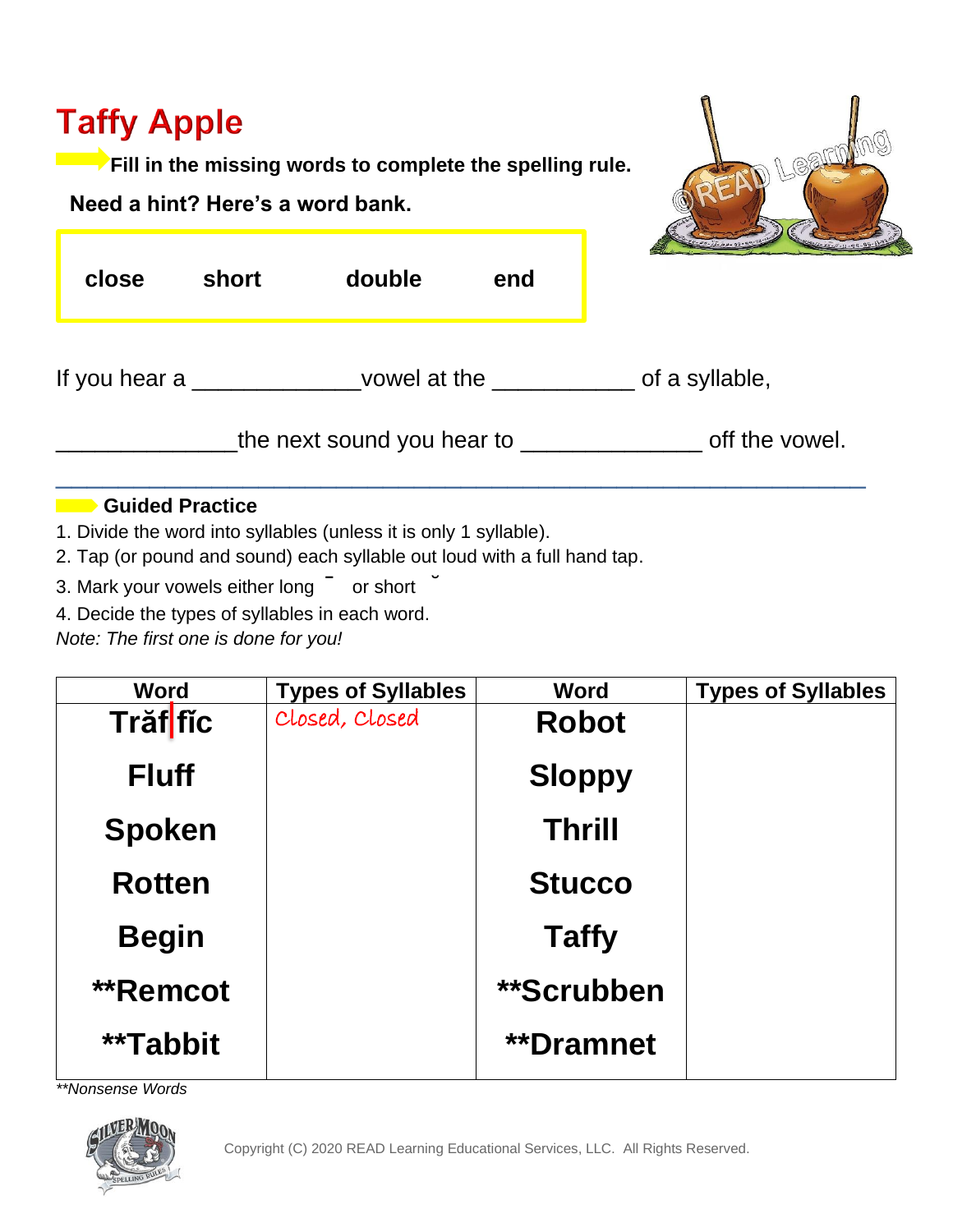# **Taffy Apple**

### Instructor-Guided Practice

## **Knock 'Em Down Game Directions**

• Ask your student to select a pin from their playing board. Read the word from the corresponding number on your answer key without letting your student see it.



- Prompt your student to tap and say the word to decide if it will need doubling in the middle or not. Your student may choose to write the word down on a whiteboard or piece of paper.
- If they answer correctly, your student may "knock the pin over" by placing an X over the corresponding pin on their sheet.
- Four in a row wins!

*Note: Print off more than one game board to play with multiple players!* 

#### **Answer Key**

| 1. Rubbish:<br>Rub-bish-Double                  | 2. Broken: Bro-ken-<br>No Double (long)<br>vowel)    | 3. Wedding:<br>$Wed$ -ding-<br>Double                                                   | 4. Kitten: Kit-ten-<br>Double                               |
|-------------------------------------------------|------------------------------------------------------|-----------------------------------------------------------------------------------------|-------------------------------------------------------------|
| 5. Crisis: Cri-sis-No<br>Double (long<br>vowel) | 6. Lasso: Las-so-<br>Double                          | Bedrock:<br>$7_{\scriptscriptstyle{\sim}}$<br>Bed-rock-No<br>Double (already<br>closed) | 8. Supply:<br>Sup-ply-Double                                |
| 9. Foggy: $Fog-gy$ —<br>Double                  | 10. Picnic: Pic-nic-No<br>Double (already<br>closed) | 11. Gossip:<br>Gos-sip-Double                                                           | 12. Sprocket:<br>Sprock-et-No<br>Double (already<br>closed) |
| 13. Music: Mu-sic-<br>No Double (long<br>vowel) | 14. Happen:<br>Hap-pen-Double                        | 15. Zippy: Zip-py-<br>Double                                                            | 16.Spunky:<br>Spunk-y-No<br>Double (UNK is a<br>unit)       |

If your student is writing down the words as they go, it's helpful to use a twosquare writing space to encourage syllable division like this:



Encourage your student to spell only what they hear first before adding any doubled (silent) letters.

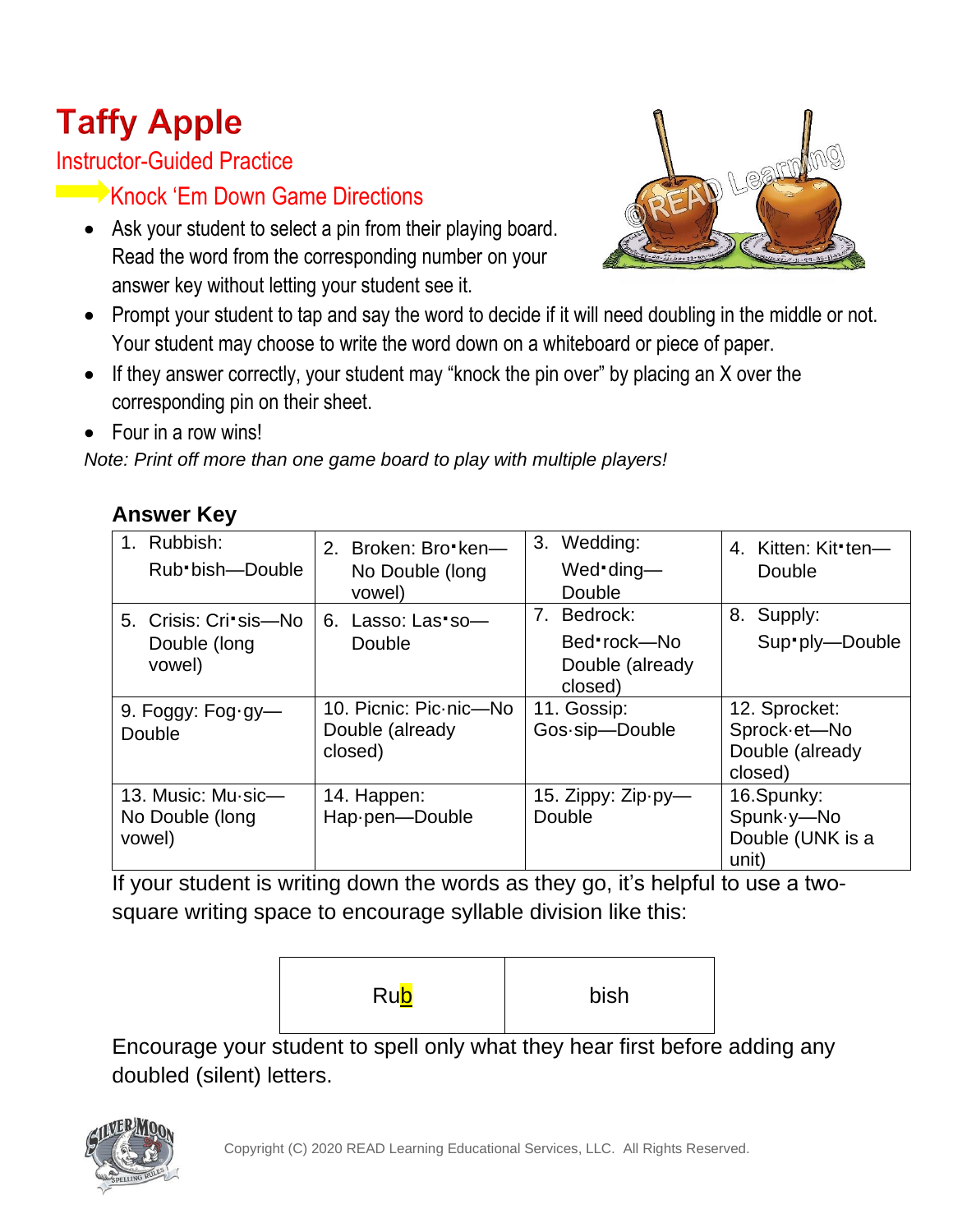



Copyright (C) 2020 READ Learning Educational Services, LLC. All Rights Reserved.